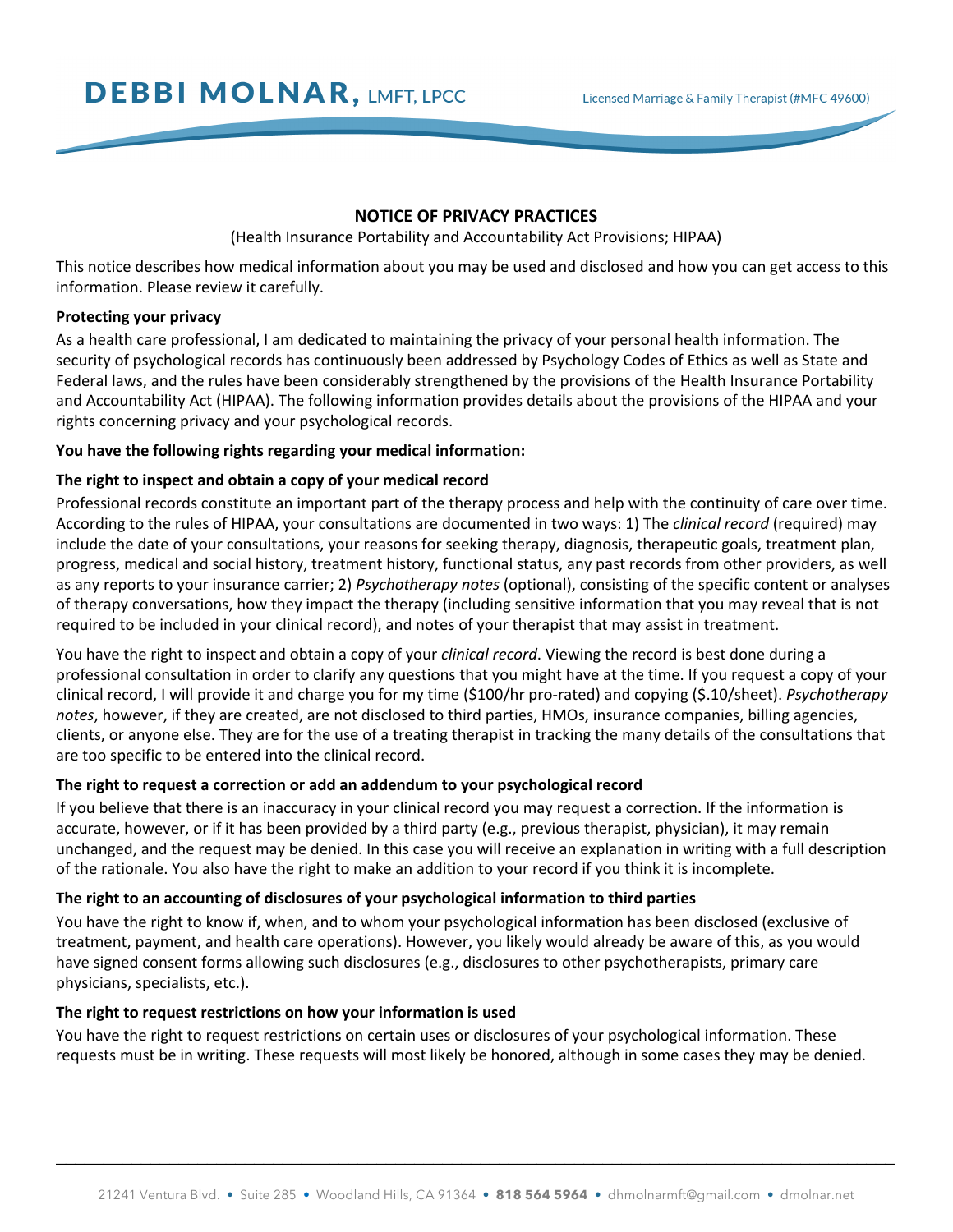This office does not use or release your protected health information for marketing purposes or any other purpose aside from treatment, payment, healthcare operations, and other exceptions specified in this notice.

 **\_\_\_\_\_\_\_\_\_\_\_\_\_\_\_\_\_\_\_\_\_\_\_\_\_\_\_\_\_\_\_\_\_\_\_\_\_\_\_\_\_\_\_\_\_\_\_\_\_\_\_\_\_\_\_\_\_\_\_\_\_\_\_\_\_\_\_\_\_\_\_\_\_\_\_\_\_\_\_\_\_\_\_\_\_\_\_\_\_\_\_\_\_\_\_\_\_\_\_\_\_\_\_\_\_\_\_\_\_\_\_\_\_\_\_\_\_\_** 

#### **The right to request confidential communications**

You have the right to request that your therapist communicate with you about your treatment in a certain way or at a certain location. For example, you may prefer to be contacted at work instead of at home to schedule or cancel an appointment, or you may wish to receive billing statements at a post office box rather than your home address.

## **The right to receive a copy of this notice upon request**

You have the right to have a copy of this Notice of Privacy Practices. If I make changes to this notice, I will disclose those changes for your review.

#### **The right to file a complaint**

You have the right to file a complaint if you believe your privacy rights have been violated. You must do so in writing. Your complaint may be addressed directly to me or to the Secretary of the Department of Health and Human Services (www.hhs.gov). Filing a complaint will not change the healthcare I provide you.

#### **How I May Use and Disclose Psychological Information about You**

#### **For treatment**

I will use psychological information about you to assist in the continuity of treatment and services. This information will not be shared with other health care professionals, however, unless you specifically request or agree to it and sign a consent form to that effect.

#### **For payment**

I may use and disclose psychological information about you for billing purposes. This is generally restricted to your name and other personal identifiers (address, and other relevant information such as social security number or Medicare number, or other needed information), diagnostic and treatment codes, dates of services, and similar information.

#### **For health care operations**

I may share basic identifying information with an administrative assistant or other office staff to assist in scheduling or other treatment procedures. This would not normally include the contents of your psychological record.

#### **As required by law**

It is possible (but unlikely) that the Department of Health and Human Services may review how I comply with the regulations of HIPAA. In such a case, your personal health information could be revealed as a part of providing evidence of compliance.

## **Business associates**

I may contract with a billing agency or attorneys to attend to business aspects on an as-needed basis. In this case, there will be a written contract in place with the agency requiring that it maintain the security of your information, in compliance with the rules of HIPAA.